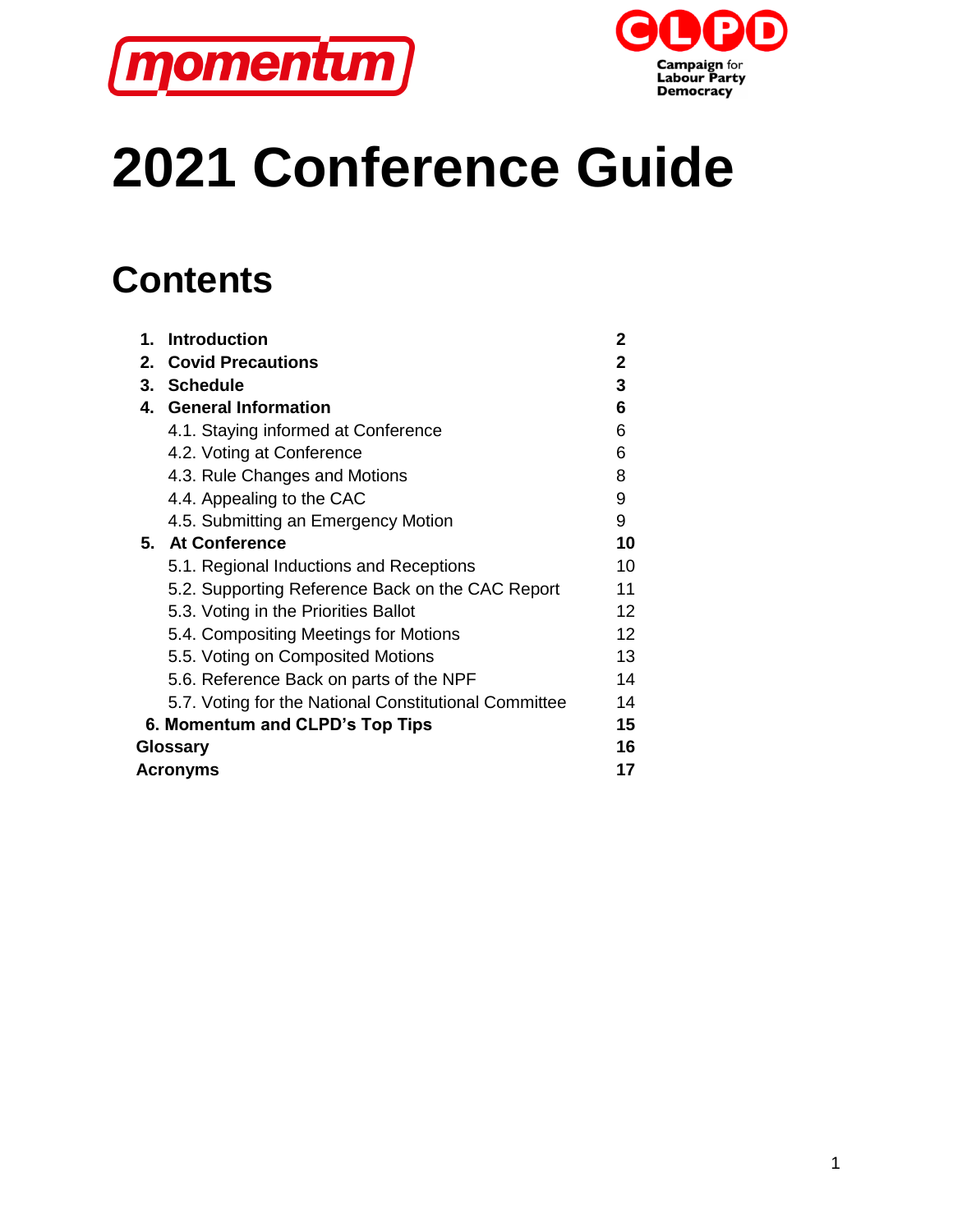



# **1. Introduction**

This year's Labour Party conference will be defined by the conflict between the party establishment and the socialist majority amongst the membership. Whilst the Party establishment is proposing to change the Party's rules to reduce accountability, democracy, and the influence of members, socialist delegates should defend Party democracy and propose the big ideas that can allow us to break open politics as usual and become the party that represents the vast majority of British people.

To stay fully informed, *please sign up to receive updates from Momentum her[e](https://airtable.com/shr1rpdwhjJIUgNiR) <https://airtable.com/shr1rpdwhjJIUgNiR> in the run-up to and during Conference, and pick up The Organiser when entering the Conference hall. Also please sign up to receive CLPD's daily Yellow Pages here https://clpd.us8.listmanage.com/subscribe?u=f555ddf92eef4788b4cedcffc&id=106a7b7883* 

#### **We can win through persuasion**

The left does not have the numbers that we used to have in 2017-2019. However, thanks to the organising of delegates such as yourselves, we can win votes if we can persuade other CLP delegates outside of the organised left to vote with us, particularly on constitutional issues.

The NEC's proposed rule changes are deeply divisive, and will damage members across the Party, including ones outside of the organised left.

**If you know of any persuadable delegates either in your delegation or in any other delegations who are outside of the organised left, please engage them in conversation about the key rule changes in the run-up to and during Conference.**

# **2. Covid Precautions**

The 2021 conference takes place in unique times due to Covid.

As this is a large in-person event, the Party are taking the following steps to mitigate risk. Conference attendees are encouraged to wear a facemask when in any Conference venue to provide reassurance to others, unless exempt.

*All over the age of 18 attending Conference will be required to provide EITHER evidence of double vaccination or a recent negative lateral flow test (currently 48 hours from the test result). It is also essential to arrive early each day as the security and Covid passport checking arrangements will involve long delays.*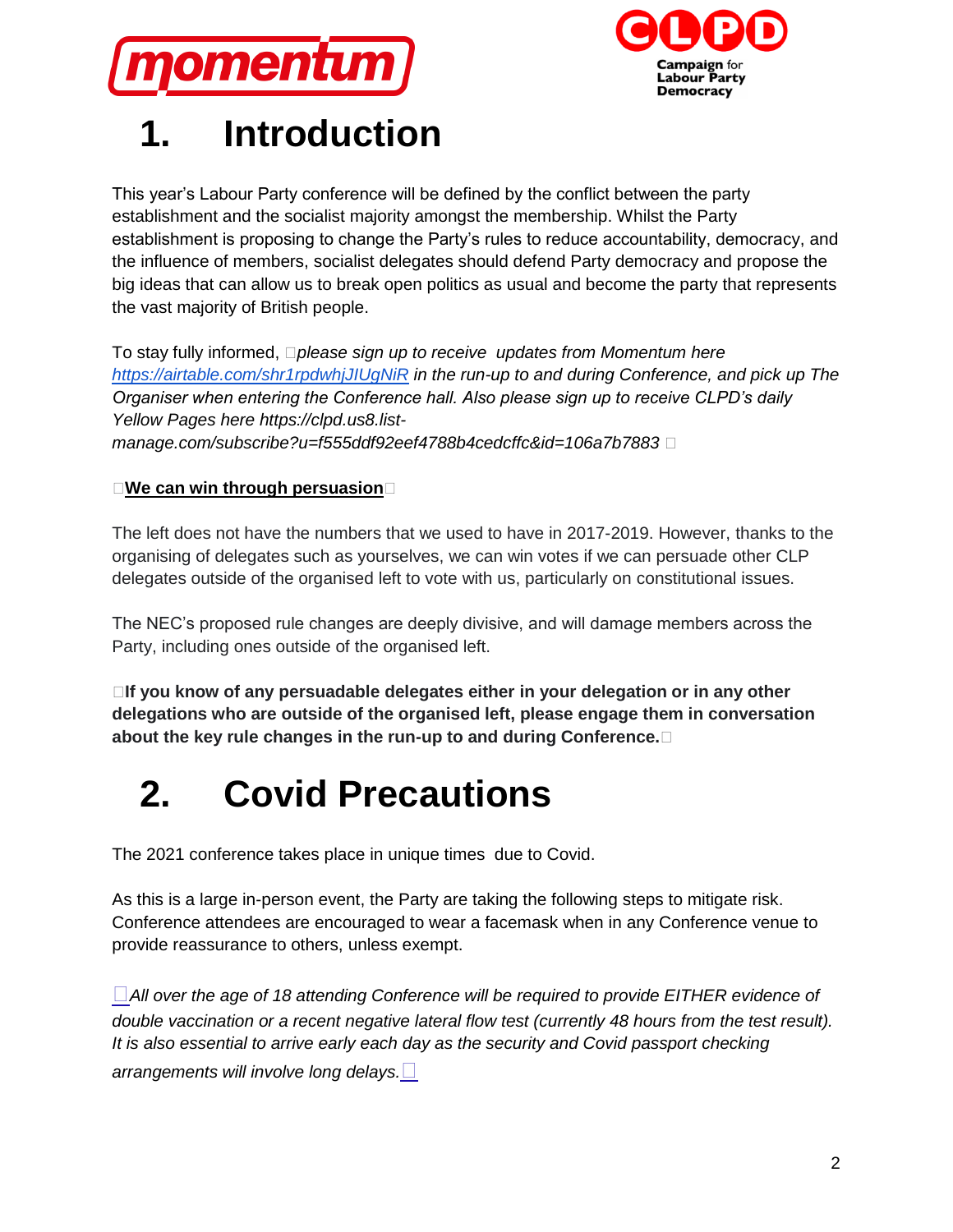



If you are registered with a GP in England you can use the NHS app to obtain a COVID pass, or request a paper version. People in Scotland, Wales and Northern Ireland can use the links below to receive confirmation of vaccination status:

In England: https://www.nhs.uk/conditions/coronavirus-covid-19/covid-pass/ In Wales: https://gov.wales/get-nhs-covid-pass-show-your-vaccination-status-travel In Scotland: https://www.nhsinform.scot/covid-19-vaccine/after-your-vaccine/get-a-record-ofyour-coronavirus-covid-19-vaccination-status

In Northern Ireland: https://www.nidirect.gov.uk/services/coronavirus-covid-19-covid-certificateni-residents

For those who have not been double vaccinated, proof of a negative lateral flow test can be used to gain access to Conference. Lateral flow test results must be reported to https://www.gov.uk/report-covid19-result and the resulting email or text message can be used to access Conference. Delegates with the NHS app can access a COVID pass valid for 48 hours from a negative test. The party will not accept photographs of negative tests. Information on accessing lateral flow tests / devices can be found using the following links:

In England: https://www.gov.uk/order-coronavirus-rapid-lateral-flow-tests In Wales: https://gov.wales/get-rapid-lateral-flow-covid-19-tests-if-you-do-not-have-symptoms In Scotland: https://www.nhsinform.scot/illnesses-and-conditions/infections-andpoisoning/coronavirus-covid-19/test-and-protect/coronavirus-covid-19-get-a-test-if-you-do-nothave-symptoms

In Northern Ireland: https://www.health-ni.gov.uk/rapid-tests

Delegates who need to self-isolate can be replaced.



#### **WEEK PROCEEDING CONFERENCE**

 $\overline{a}$ 

**Friday 17th September and Friday 24th September NEC meetings -** Delegates should be aware that the NEC meetings on the 17th and 24th could lead to the NEC making recommendations on a large number of rule changes, many of which will reduce democracy and accountability in the Labour Party.

**Monday 20th -** CLP delegates who have had their motions ruled out of order have the opportunity to appeal in London to the Conference Arrangements Committee in the afternoon (CAC@labour.org.uk).

 $1$  For a complete schedule, please see the Delegates' Report from the CAC for 2021, which should is available here https://labour.org.uk/wp-content/uploads/2021/08/15258b\_21-Delegates-Report-2021- FINAL-v2-Electronic.pdf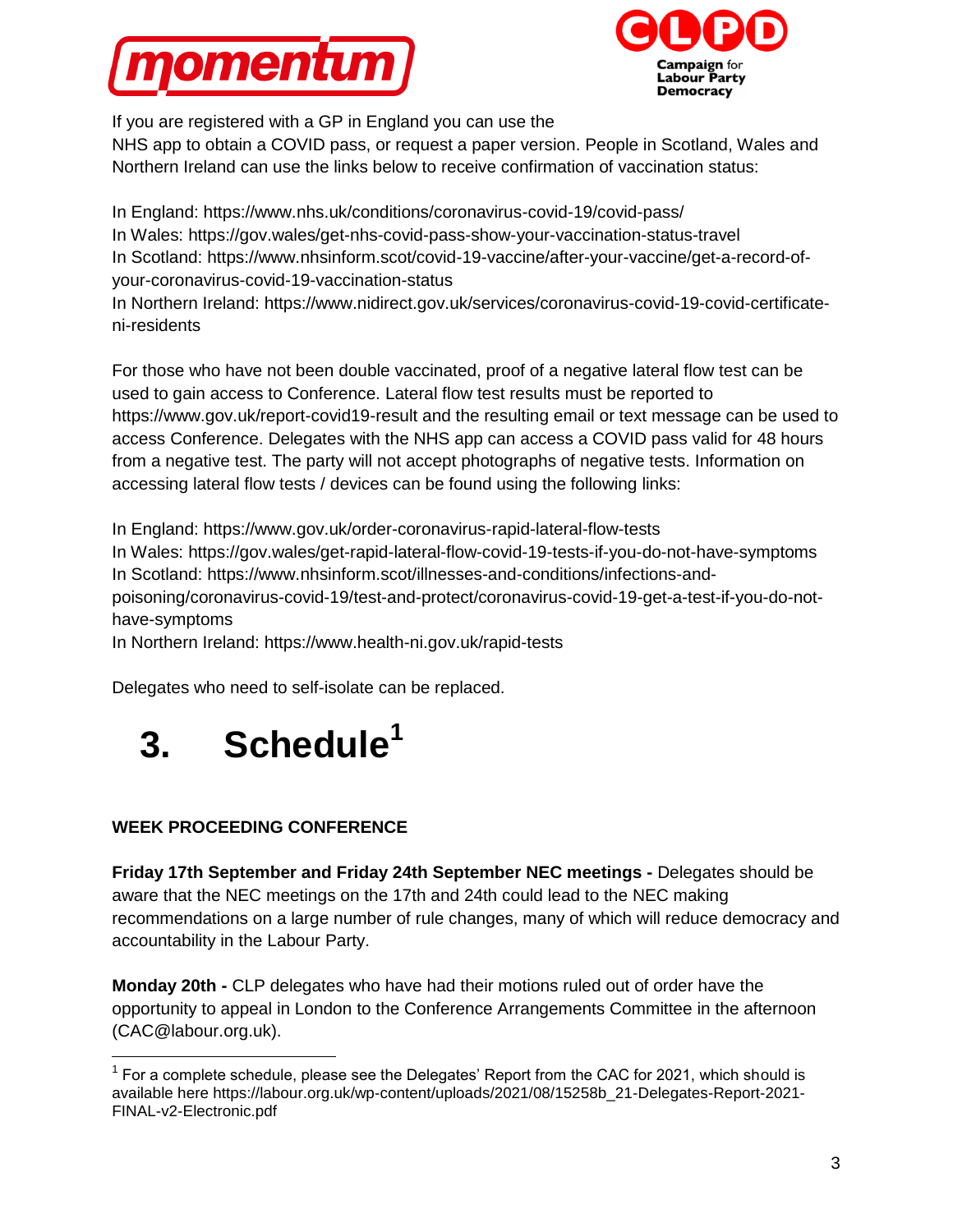



**Thursday 23rd September -** Deadline for Emergency Motions. However if there is a major emergency after this deadline there is precedent for motions being accept afterwards as well.

#### **CONFERENCE TIMETABLE**

#### **Saturday 25th September**

● *Regional Briefings! You must attend these to pick up your card vote booklets!* 

These are all in rooms at the Metropole Hotel and are scheduled at the following times:

10am – East Midlands; Scotland

11am – North

12 noon – Eastern, London, North West, South East, South West, Wales, West Midlands, Yorkshire & the Humber

- 2.30pm Conference opens **□** Remember to arrive early!□
- Delegates who haven't collected their card votes from regional briefings will need to pick them up in the morning from Conference Services;
- Delegates will be emailed the CAC Report with the Conference timetable, this will contain key information on the priorities ballot, and schedule for ballots and card votes, full wording of constitutional amendments on the agenda, and seating plan.
- Possibility of reference back on aspects of the CAC Report. Objections can be made to motions ruled out of order although these decisions cannot be reversed because the Priorities Ballot will already be underway.
- Momentum and CLPD will send out their recommendations on key votes late morning/midday and hand our *The Organiser* and *Yellow Pages* outside the entrance.

*This afternoon of Conference is likely to include:*

 $\Box$ Priorities Ballot running in the afternoon (last time these were from 1.30-4.30pm). Voting by lead delegates in the Ballot area.

Vote on ratification of the General Secretary likely to be between 2.30 and 3pm.

Debate and votes on Constitutional amendments, including ones coming from the CLP section, likely to be at 4.30pm.

 $\Box$  Compositing meetings in the evening, probably includings ones for climate change/energy, housing and transport.

#### **Sunday 26th September**

- Results of rule changes from night before will be in CAC report
- 9.50am Conference Opens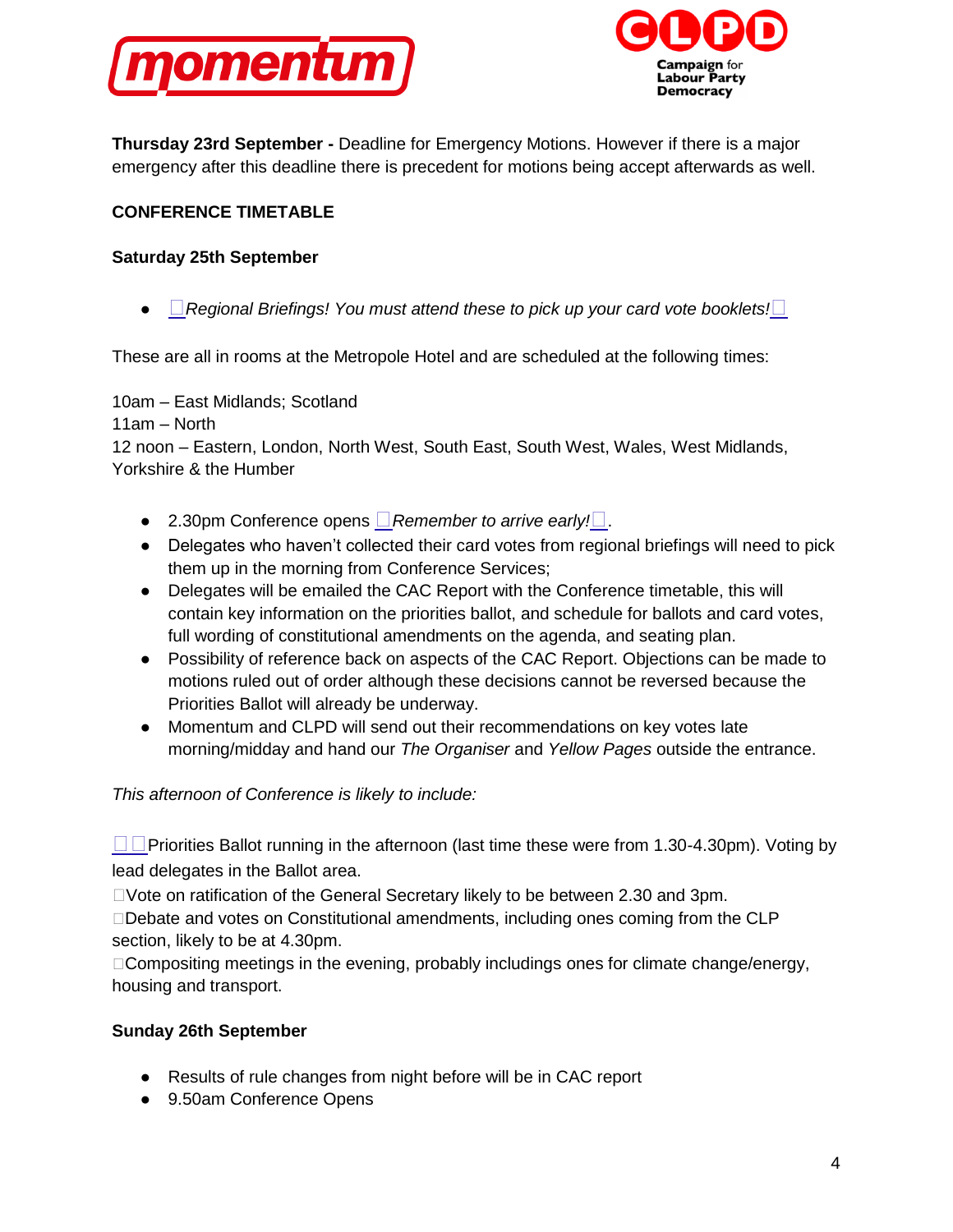



*This day of Conference is likely to include:*

 $\Box$  Speeches debates and composite motions including on energy and climate change, housing and transport.

□Debate and voting on further constitutional amendments, likely to be at 4.20pm □ Compositing meetings from 6.30pm

#### **Monday 27th September**

- Results of rule changes from night before will be in CAC report
- 10.05am Conference Opens

#### *This day of Conference is likely to include:*

□□NationalConstitutional Committee ballot may be today, voting in the ballot area by lead delegates from early in the morning onwards. If it is not on Monday, it will be on Tuesday. □□Speeches debates and composite motions including on economy/business/trade.

#### **Tuesday 28th**

`

● Conference opens at 10am

 $\Box$  Speeches debates and composite motions including on early years, education and skills, justice and home affairs.

#### **Wednesday 29th**

- Conference opens at 9.45am
- Leaders' Speech at midday

# **4. GENERAL INFORMATION**

### **4.1. Staying informed at Conference**

*1. The Organiser:* Momentum's main newspaper with vote recommendations for each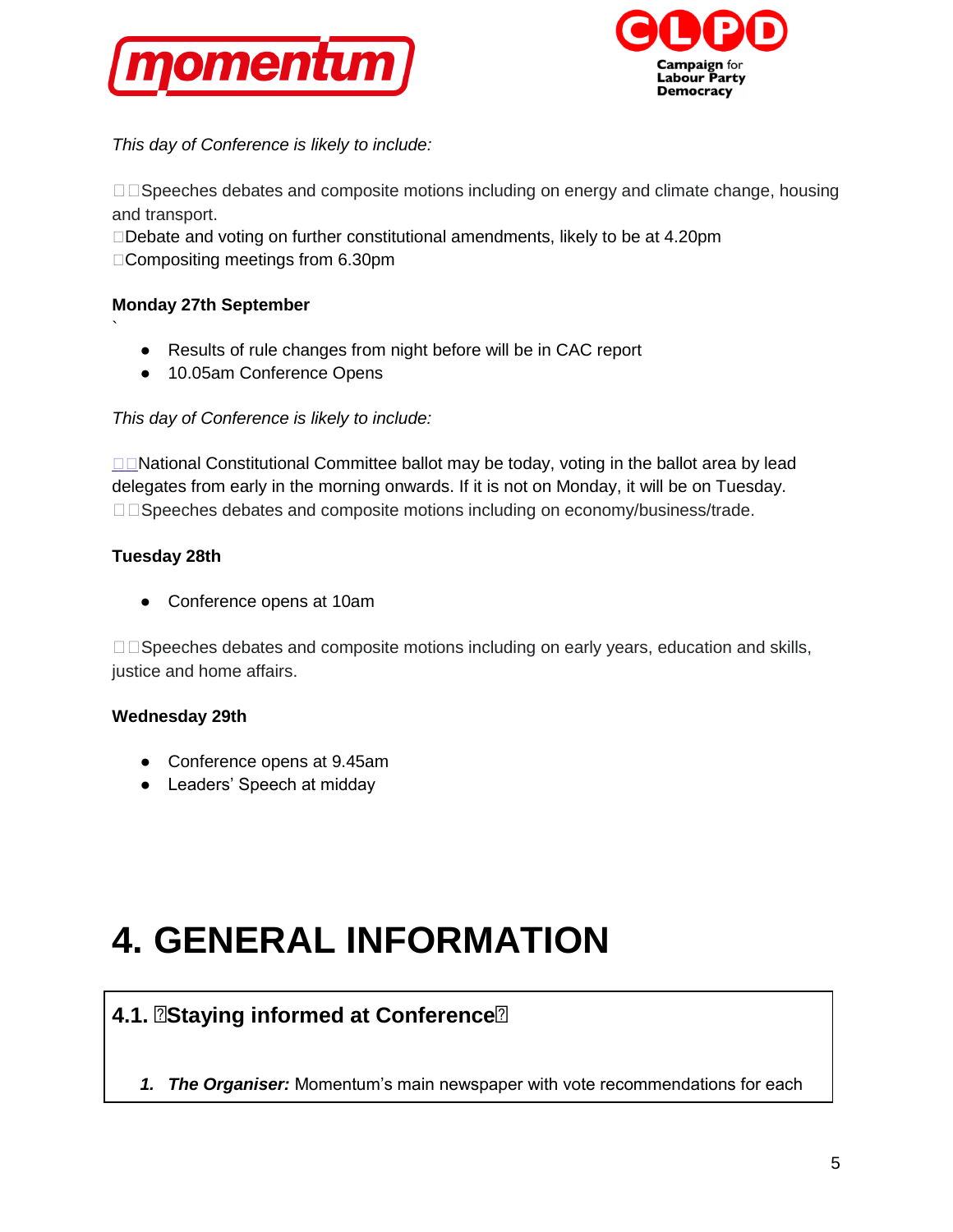



day and updates on key political developments.

- **2. Momentum's Daily Briefing (sent out to delegates by WhatsApp/Text/Email each morning before conference):** Information on what will be voted on each day, recommendations on how to vote. This will be sent out by text message and/or WhatsApp to everyone who fills in this form *<https://airtable.com/shr1rpdwhjJIUgNiR>*
- **3. CLPD's Yellow Pages (collect each morning Sunday-Wednesday of Conference):**  Information on what will be voted on each day, recommendations on how to vote, updates on political developments, and information on key fringe events. This will also be emailed out to all those who sign up here https://clpd.us8.listmanage.com/subscribe?u=f555ddf92eef4788b4cedcffc&id=106a7b7883;
- **4. Labour Party Delegates' Report (distributed at regional briefings and released on membersnet approximately a week before Conference):** Information on what rule changes are up for debate at this year's Conference, Conference timetable (subject to change), updated Conference procedures, logistical information on voting procedures, and on how to collect card vote booklets;
- **5. Labour Conference Services:** Support for individual delegates having issues with their passes or accessibility to Conference. Please write to [conferenceservices@labour.org.uk](mailto:conferenceservices@labour.org.uk) or call 0345 092 3311;
- **6. CAC Reports (Available on My Labour from 7am each day, emailed to delegates at 8am, and can be collected each morning as you enter the Conference hall):**  Daily Conference agenda (including text of rule changes and composite motions).
- **7.** [The Labour Party Website](http://www.labour.org.uk/pages/annual-conference-2017) for logistical advice and support:

### **4.2. Voting at Conference**

There are three types of voting at Conference

#### **Hand Votes**

*What are they?* Show of hands votes by all CLP and trade union delegates present on the Conference floor. Because they are based on the voter weight of delegations, the Chair will look to where the large trade unions are sitting to get an early idea of whether the vote is close enough.

*What are they used for?*

- a) Voting on composited motions unless a conference delegate demands a card vote or the Conference Chair decides to call a card vote:
- b) Voting on the CAC report unless a delegate demands a card vote or the conference Chair decides to call a card vote:
- c) Historically, the ratification of the General Secretary has been 'agreed' by Conference so the Chair may go for a show of hands but there is obviously a strong case for a card vote on this one.

*Where?*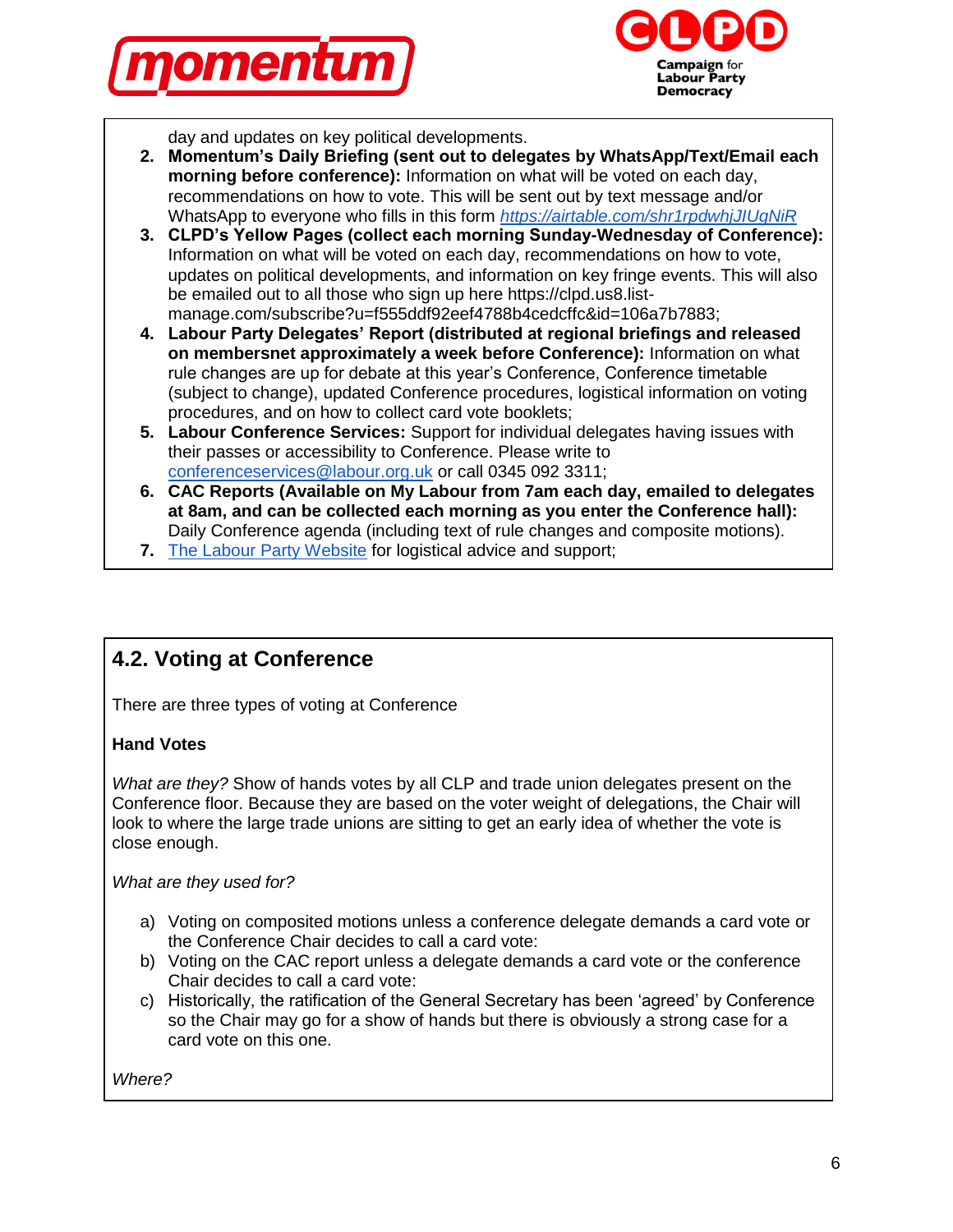



The Conference floor

#### **Card Votes**

*What are they?* Card votes are cast by all delegates from CLPs, trade unions, socialist societies, Young Labour, and the Association of Labour Councillors. Votes represent values proportional to the membership of their CLP/trade union/socialist society concerned. Card votes are made as individuals, and it is effectively a secret ballot.

*When do they happen?*

- a) When a delegate demands a card vote on a composited motion, a decision to refer back a CAC report, or any other vote taken by hand;
- b) When the Conference Chair decides a vote on a composited motion or decision to refer back a CAC report should be taken by a card vote.
- c) All constitutional amendments (rule changes).

*Where?*

The Conference floor

#### **Ballots (Priorities Ballot and NCC elections)**

*What are they?* Votes where one delegate votes on behalf of the entire delegation (a 'lead delegate'). Mandating is in order and can be readily enforced for the NCC ballot, for which the voting is recorded and made available on membersnet.

*When do they happen?* Voting in the priorities ballot (Saturday afternoon) and the NCC elections (Monday or Tuesday).

*Where?* In the Ballot Area.

| 4.3. Rule Changes and Motions - What's the difference? |                                                    |                                                                                                                                                                                                                                          |  |  |
|--------------------------------------------------------|----------------------------------------------------|------------------------------------------------------------------------------------------------------------------------------------------------------------------------------------------------------------------------------------------|--|--|
|                                                        | <b>Rule Changes</b><br>(constitutional amendments) | <b>Motions</b>                                                                                                                                                                                                                           |  |  |
| <b>Covers</b>                                          | Changes to the party rulebook,                     | Policy - The Party limits motions to policy<br>areas only although the rulebook is<br>actually ambiguous on the issue of<br>organisational motions. This limitation<br>prevents party members from raising key<br>organisational issues. |  |  |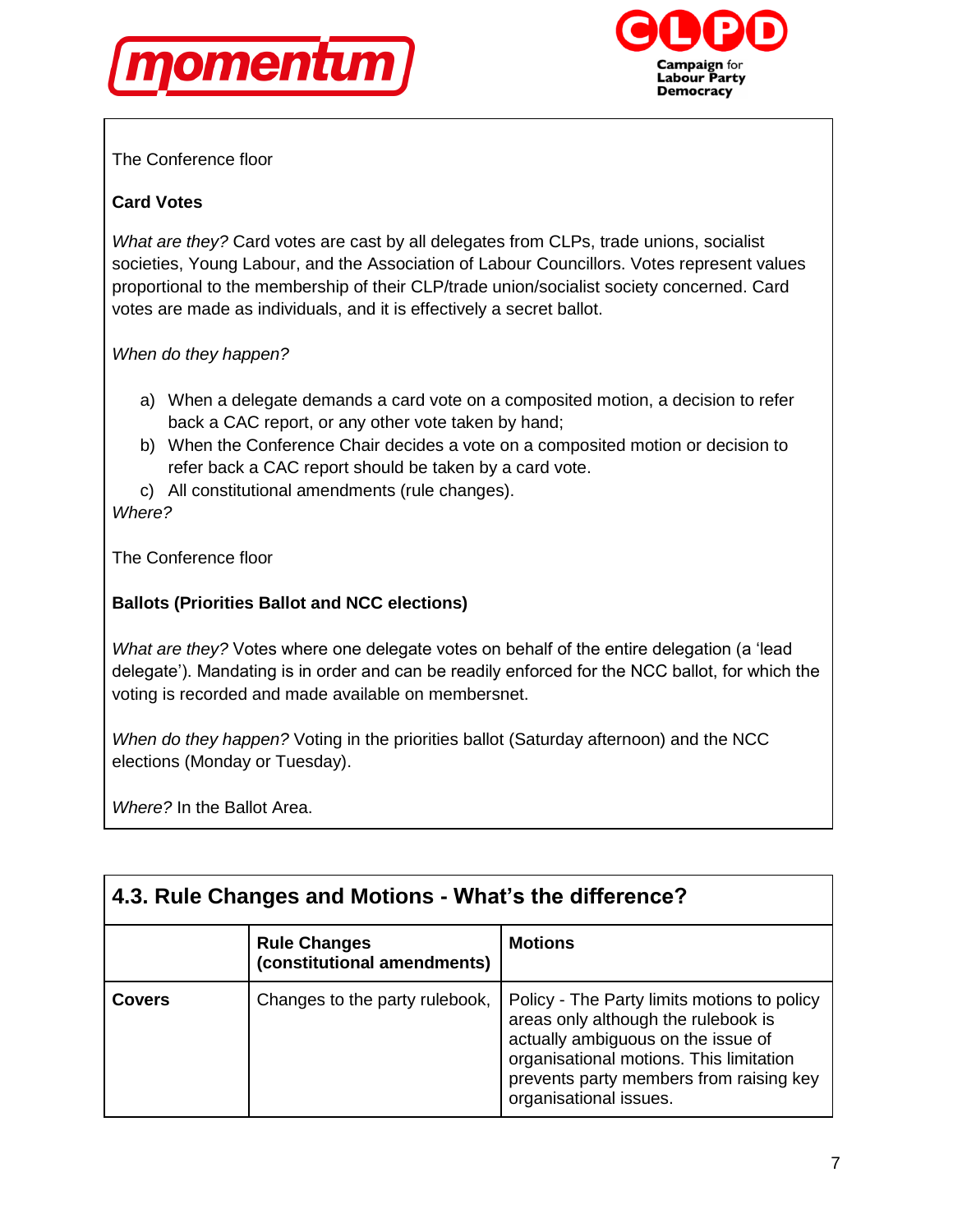



| <b>Priorities</b>   | Not subject to priorities ballot                                                                                                                                                                                                                                                                                                                                                                                                                                                                                 | Key issues have to get voted through<br>priorities ballot on Saturday.                                                                                                                                                                                                                                                                                                                                               |
|---------------------|------------------------------------------------------------------------------------------------------------------------------------------------------------------------------------------------------------------------------------------------------------------------------------------------------------------------------------------------------------------------------------------------------------------------------------------------------------------------------------------------------------------|----------------------------------------------------------------------------------------------------------------------------------------------------------------------------------------------------------------------------------------------------------------------------------------------------------------------------------------------------------------------------------------------------------------------|
| <b>Compositing</b>  | Do not get composited or<br>amended.                                                                                                                                                                                                                                                                                                                                                                                                                                                                             | Get composited on Saturday or Sunday<br>night into composited motions                                                                                                                                                                                                                                                                                                                                                |
| Voting              | Voted on by card vote only                                                                                                                                                                                                                                                                                                                                                                                                                                                                                       | Voted on by hand vote unless delegate<br>demands card vote or chair calls a card<br>vote                                                                                                                                                                                                                                                                                                                             |
| <b>Submitted by</b> | CLPs, trade unions and other<br>affiliates, and the NEC. The<br>NEC tends to make<br>recommendations for or<br>against every rule change on<br>the agenda.                                                                                                                                                                                                                                                                                                                                                       | CLPs, trade unions, and other affiliates<br>(The NEC can submit its own statements<br>to be taken alongside the composited<br>motions. The NEC can submit statements<br>on any policy or organisational issue).                                                                                                                                                                                                      |
| <b>Eligibility</b>  | Subject to 3 year rule (rule<br>changes are ruled out if they<br>have the same 'primary<br>objective' as any rule change<br>voted on in the previous 3<br>conferences).<br>Rule changes from the<br>constituency section can also<br>be effectively removed from<br>the agenda if an NEC-backed<br>rule change covering the same<br>subject area, and which is in<br>competition with it, is placed<br>before it in the Conference<br>agenda, although this is a<br>practice that delegates should<br>challenge. | The Delegate's report states that motions<br>are in order provided they meet the<br>following criteria:<br>No more than 250 words<br>Addresses one issue<br>Does not propose a rule change<br>Does not seek to discuss<br>organisational matters.<br>Obviously the second requirement ('one<br>issue') is subjective and thus vulnerable<br>to restriction by the bureaucracy so<br>delegates must be aware of this. |

# **4.4. Appealing to the CAC**

*What* - The CAC has the powers to rule motions and rule changes out of order (for example, by determining that a rule change is in breach of the '3 year rule'). The meeting to rule out rule changes happened earlier this year and CLPs have already been notified, but motions are still being discussed. The CAC will hear appeals from CLPs and affiliates who have had their motions ruled out on the afternoon of Monday 20th September, and objections to unfair rulings can be made.

*Why does this matter? -* If motions are ruled out of order they effectively disappear. Rule changes suffering the same fate disappear without trace, so any decisions which keep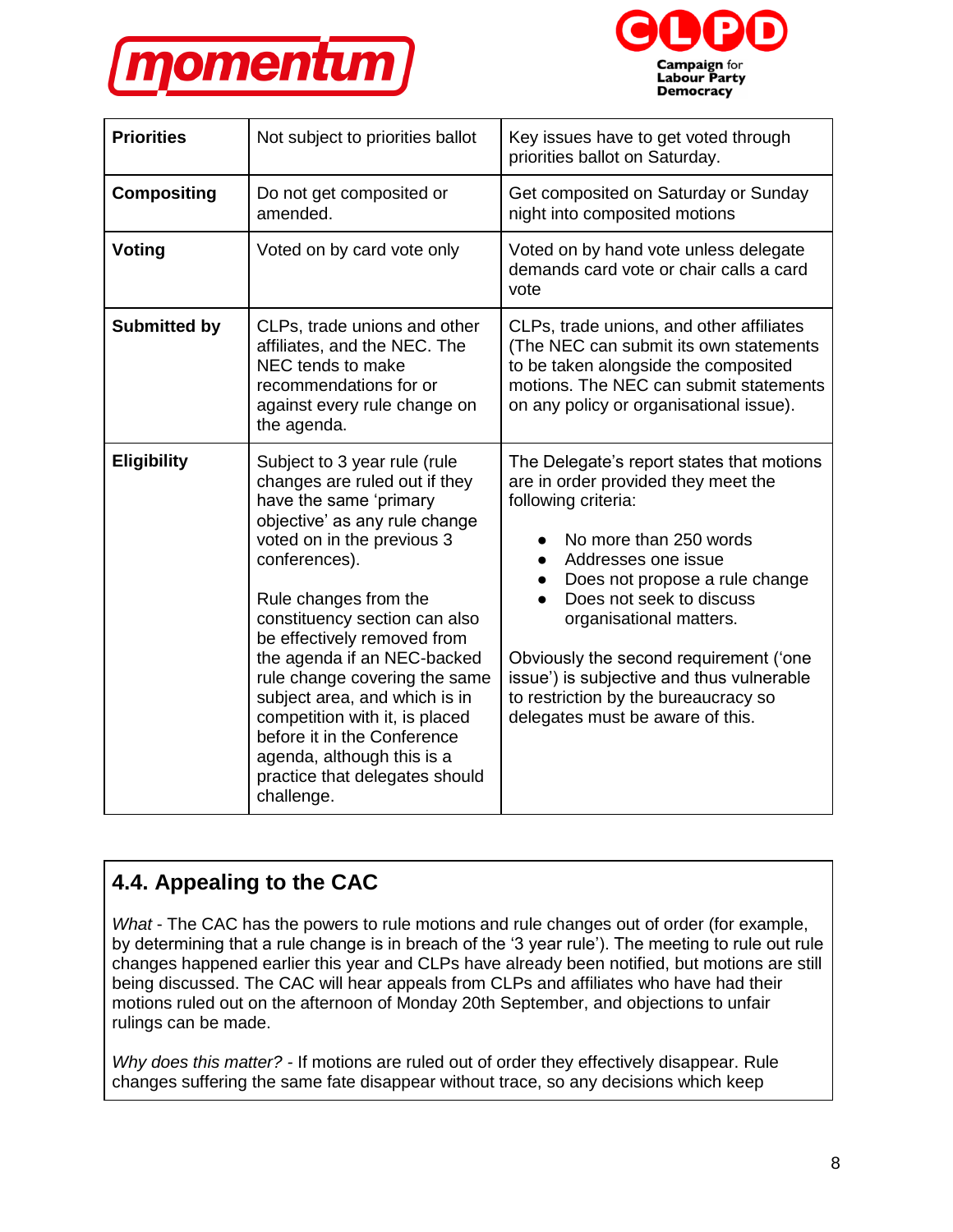



motions or rule changes off the agenda unfairly need to be resisted.

*When* - The CAC has already had a meeting to discuss which rule changes for this year's Conference are ruled in or out, and the CLP Secretaries have been notified. It will meet prior to Conference in London to discuss motions.

*Who* - Delegates from CLPs and affiliated organisations which have submitted motions should be prepared for the possibility that their proposed changes will be ruled out of order, and should be prepared to appeal this in London in the week before Conference (Wednesday 20 September).

*How* - The Secretaries from each CLP are notified if the relevant rule change motion has been ruled out of order. To appeal the decision, a delegate from the CLP, CLP Secretary, or another Executive officer representative of the CLP should go personally on the Wednesday to the CAC. The email of the CAC is CAC@labour.org.uk

### **4.5. Submitting an emergency motion**

*What* - Emergency motions can be submitted after the closing deadline for the submission of motions (13th September).

*Why does this matter* - Emergency motions allow CLPs and affiliated organisations to respond to events that happen in the period after the closing deadline for motions (Mon 13th September).

*Who* - Affiliated organisations, CLPs, the ALC and Young Labour can all submit emergency motions.

*When* - Between the deadline for the submission of motions has passed (September 13th) and Thursday 23rd September. In exceptional cases motions may be considered after the deadline.

*How* - Emergency motions have to be emailed to the CAC [\(CAC@labour.org.uk\)](mailto:CAC@labour.org.uk), In the past the CLP Secretary has been asked to follow this up by a hard copy signed by the secretary or authorised officer. The CAC has final decision over whether or not to allow an emergency motion onto the Conference agenda, and any delegates submitting an emergency motion are advised to lobby the CAC.

# **5. AT CONFERENCE**

### **5.1. Regional Inductions and Receptions**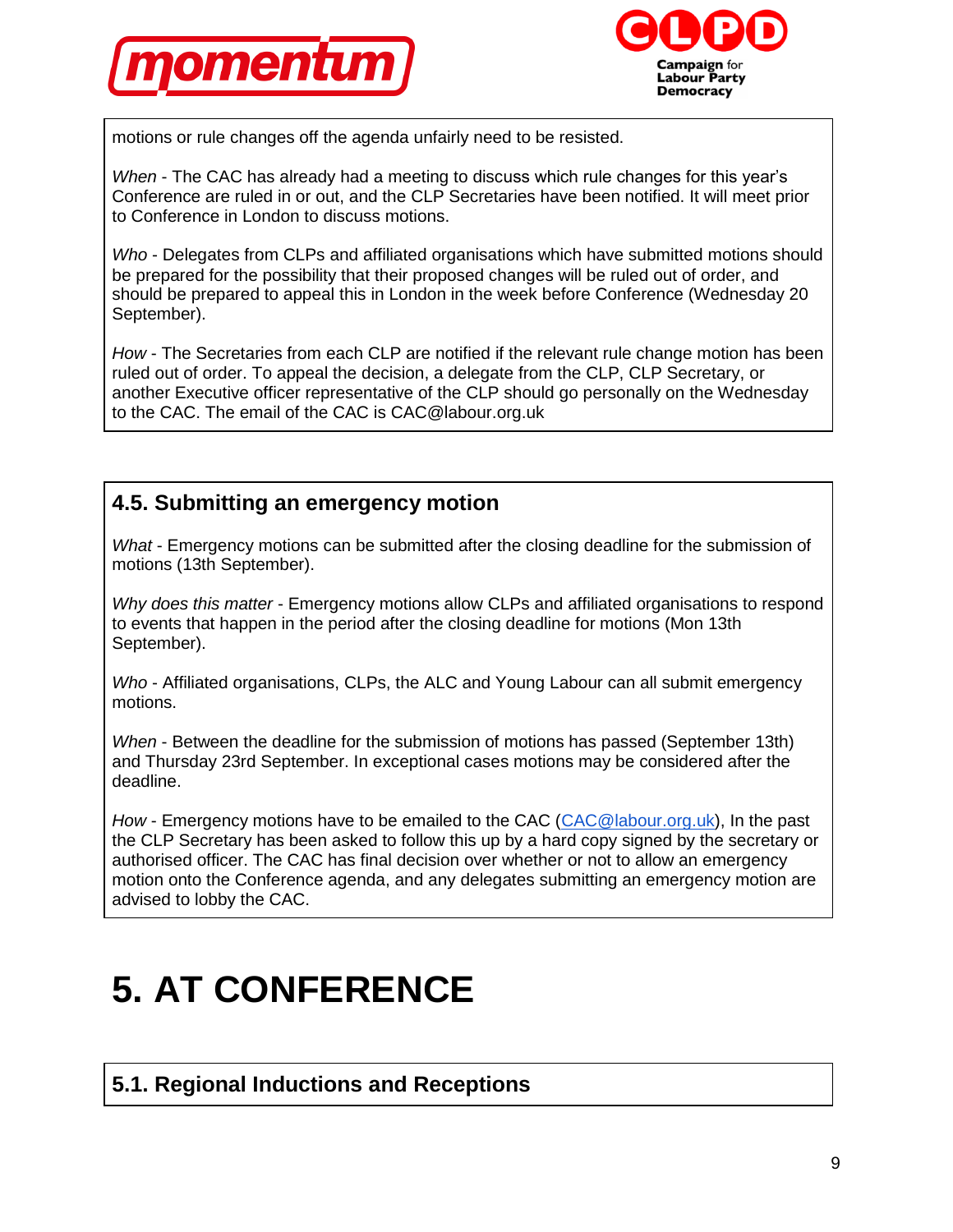



*What -* Each region has its own induction on Saturday morning and a regional reception on either the Saturday or the Sunday evening.

*Why does this matter -* At the induction you can get your final pack of papers before conference starts, and is also **where you pick up your voting card booklets**  $\Box$ . They also use the briefing to show where your delegation will be sitting in the conference hall. It is therefore essential to attend them.

These will all be in rooms at the Metropole Hotel and are scheduled at the following times:

10am – East Midlands; Scotland 11am – North 12 noon – Eastern, London, North West, South East, South West, Wales, West Midlands, Yorkshire & the Humber

The receptions in the evening are a great way to meet other delegates - a good opportunity to persuade delegates on key votes happening the next day. There is also food and drink available.

*When -* Saturday morning for the regional inductions. Saturday / Sunday evening for the receptions,

*Who -* All delegates can go to their regional induction and party and are advised to do so.

### **5.2. Supporting Reference Back on the CAC Report**

*What* - 'Reference back' is the technical term used for an attempt by Conference delegates to reject a report or decision by the CAC which is deemed to be unfair. If Conference does vote in favour of reference back, the CAC is obliged to change their decision and come back with an alternative proposal.

*How* - In order to call for reference back, delegates need to go to the rostrum immediately as the Chair of CAC completes his/her verbal introduction of the written CAC report, making it clear that they are in favour of reference back. When called, they should make it clear that they are only calling for reference back on a part of the CAC report, and that they do not intend to reject the entire report, meaning that if successful, the CAC would only be asked to redraft a part of the report (with limited disruption to the Conference agenda). The Party is generally hostile to the concept of 'reference back' and thus resists allowing references back on parts of the CAC report to discourage affiliates and CLPs from supporting any changes to it. Delegates need to refer directly to the precise part of the CAC Report they are calling for reference back on.

*Why does it matter?* Referencing back is the most direct way that party members can resist decisions they consider to be arbitrary or unfair.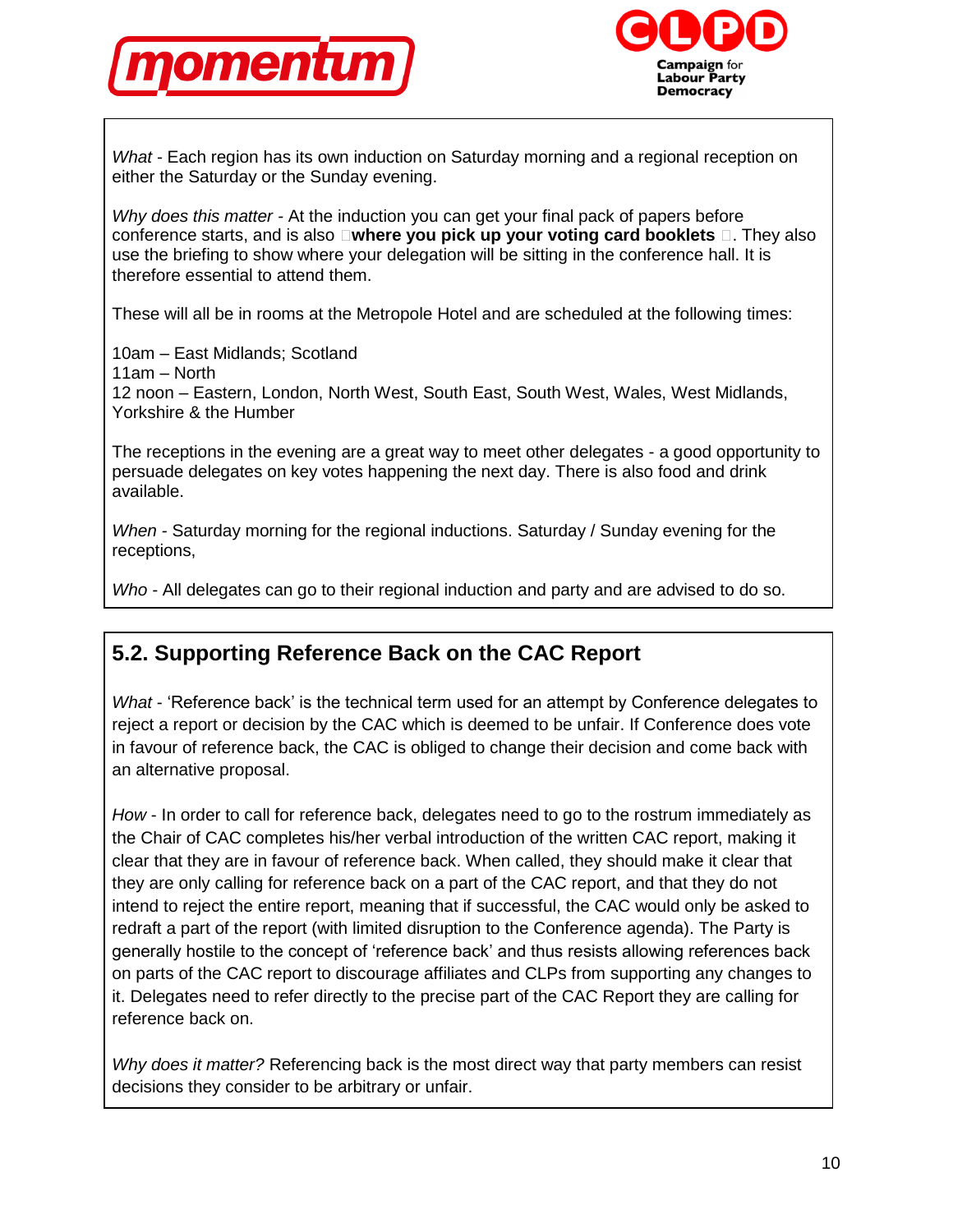



*When* - Delegates can call for reference back every morning after the CAC Report has been published (Saturday-Wednesday).

*Who* - Any delegate can call for reference back, although it should only be done by delegates who are confident in the procedural strength of their arguments. However, all delegates should vocally support and vote in favour of efforts to call for reference back on CAC reports which contain decisions which are unfair or irregular. Momentum may support calls for reference back but only if there is a convincing procedural case for doing so.

*Look out for -* Advice on when to support 'reference back' can be found in:

- *a) The Organiser*
- b) CLPD's Yellow Pages
- c) Momentum's WhatsApp/Text message briefings each morning;

### **5.3. Voting in the Priorities Ballot**

*What* - The Priorities Ballot is used to vote on which discrete subjects will be debated at Conference. All motions which are not ruled out are grouped under subject headings in the Conference documents, and delegates are asked to vote for particular subjects.

*Why does this matter?* - The priorities ballot is one of the few ways in which CLP delegates can directly influence the agenda for Conference. By ensuring that key subjects are on the Conference agenda, members can expand the influence of Conference, using it to embed progressive policies.

*When?* - The priorities ballot will occur on Saturday in the Ballot Area.

*Who?* - One set of card votes are distributed to each delegation on Saturday morning. Delegations need to decide collectively what they will prioritise, so all delegates should be aware of this ballot.

*How?* - CLP delegations vote as one in the priorities ballot, which means there should be collective agreement amongst delegations in line with the wishes of their CLP. Delegates should make sure their vote is not by a delegate without adequate discussion and consultation.

The top ten subjects voted for by trade union affiliates and ten voted for by CLPs get debated. Delegates should make sure they vote for ten subjects which are not amongst the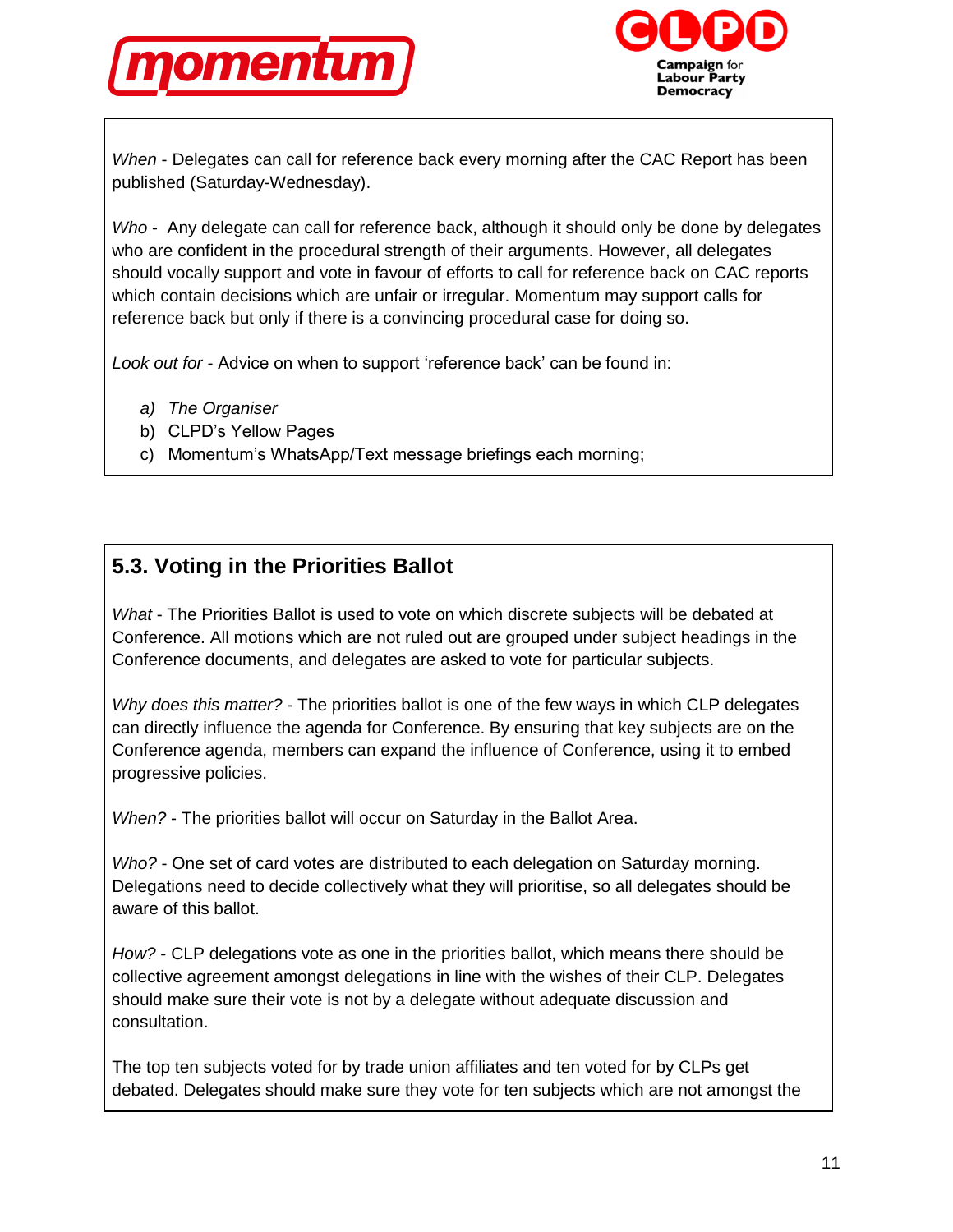



top ten of the trade unions, otherwise this vote is effectively wasted. Information on which priorities to vote for can be gained from the following sources:

- *a) The Organiser,* Momentum's briefing, distributed to delegates outside Conference on **Saturday**
- b) The Yellow Pages distributed on Saturday outside Conference and sent out by email;
- c) Text/WhatsApp briefings from Momentum each morning

### **5.4. Compositing Meetings for Motions**

*What* - Because there are usually quite a few motions on each subject chosen by the Priorities Ballot usually need to be "composited" (grouped together) into one or more composited motions which will then be debated at Conference. At these meetings delegates will meet the relevant NEC Policy Commission co-convenor and shadow ministers to discuss how the subject can be taken forward. Speakers to move (speak first in favour of it) and second the motion on the floor are chosen at the same meeting. The choice of the mover is crucial - they 'own' the composite motion - if the mover of the motion withdraws it the motion is not debated.

*Why does this matter?* - The way in which motions are composited can significantly influence their meaning as well as the likelihood that they will be passed. Therefore delegates who attend compositing meetings need to be ensure that any motions are only composited in ways that enhance their potential to deliver progressive change, as well as their probability of getting passed.

*When* - These will be on Saturday and Sunday evening from 6.30pm onwards. Delegates from the respective CLPs with motions successful in the Priorities Ballot (results to be announced between 5-6pm on Saturday) need to be ready for notifications from the Party asking them to attend a compositing meeting.

*Who* - Only delegates from CLPs which have submitted a motion which then passes through the Priorities Ballot on the Sunday will be involved in compositing. More than one delegate from a given CLP delegation can attend but if the delegation is large it is best for only the most confident and experienced delegate(s) to go. All other delegates will not be involved in compositing.

*How* - Delegates should take care to ensure that motions are not composited in ways to remove dilute the best elements contained in the individual motions that being composited, and should be wary of efforts by officials to do this. Delegates are entitled to take along their own draft composited motions to propose at the meeting - make a sure you have a seconder for your draft and take along at least 25 copies. The result and the final composited motions will get released in the CAC Report on Sunday, and debated and voted on Sunday-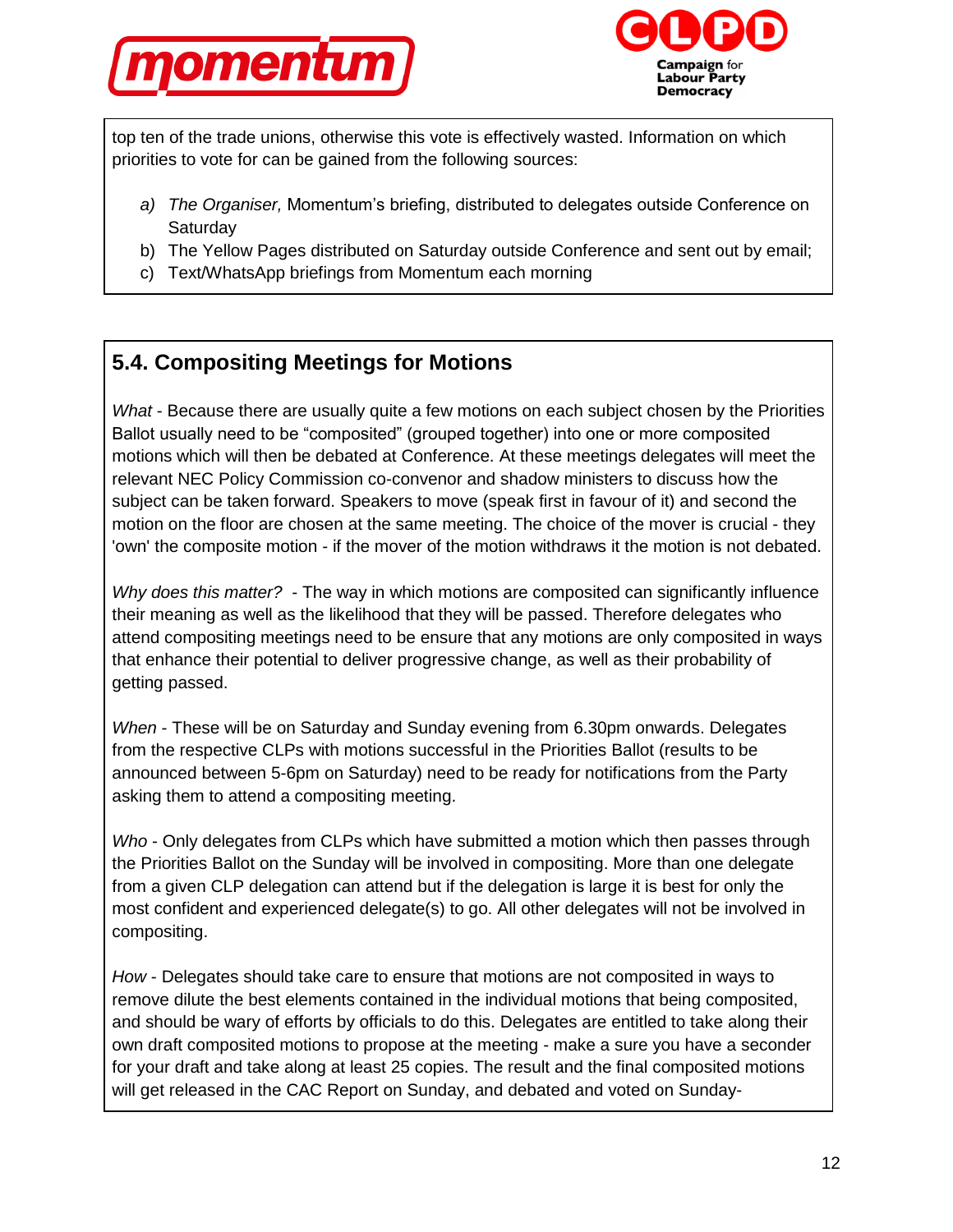





### **5.5. Voting on Composited Motions**

*What* - Once composited motions have been agreed on, they are taken as part of the debate on the appropriate issue. If passed, they are sent to the National Policy Forum and are part of party policy.

*Why does this matter?* - Composited motions passed by Conference are the basis of party policy, and are thus an important way in which ordinary members can have a say over national policy.

*When* - When the key thematic issues are debated (usually Monday, Tuesday and Wednesday morning).

*Who* - All Conference delegates and delegates from affiliated organisations

*How* - Composited motions are voted on by hand votes unless specifically requested by a delegate or decided by the Chair. In practice, they are only put to a card vote if they are contentious (last year, all the composited motions were voted on by hand votes). Delegates will need to have their card vote booklets on them in the event of any contentious votes.

#### **5.6. Reference Back on parts of the National Policy Forum (NPF) Report**

*What* - As of 2017, Conference delegates have the option of calling for 'reference back' on parts of the National Policy Forum Report. They can do this if they are unhappy with any aspect of the report.

*Why does this matter?* - NPF Reports can contain bland descriptions of discussions of issues, without properly taking into account the submissions of members. If a reference back is successful, that part goes back to the NPF for reassessment.

*When* - The key thematic issues will be debated on Monday, Tuesday and Wednesday morning.

*Who* - All Conference delegates and delegates from affiliated organisations

*How* - This year, delegates will need to have registered their request for reference back with the CAC before Friday 13th September. This year Momentum will not be taking positions on reference backs to the NPF.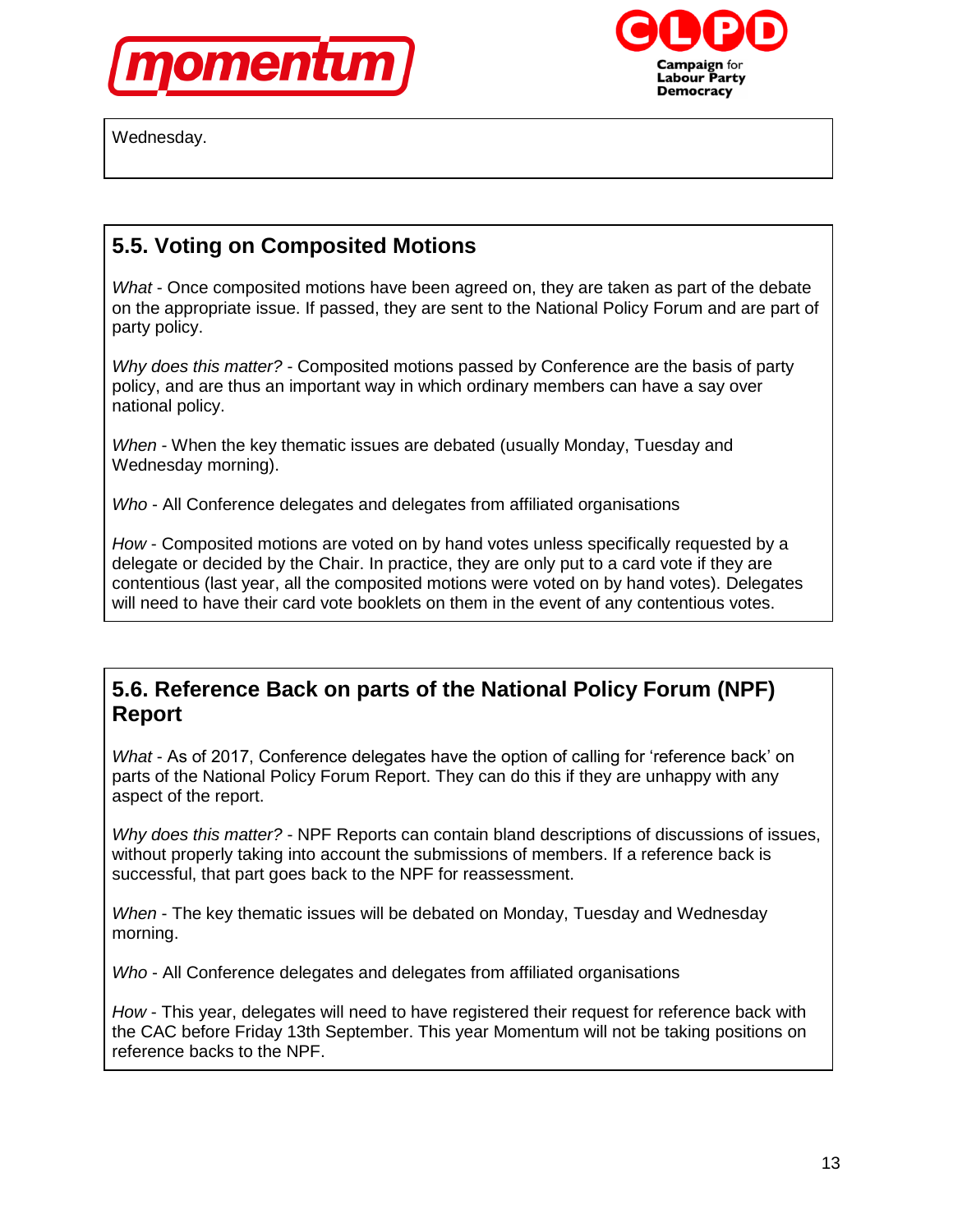



# **5.7. Voting for the National Constitutional Committee (NCC)**

*What?* The National Constitutional Committee deals with disciplinary cases referred to it by the NEC Disputes Committee and other Party organisations. This year, there will be a ballot for one members' representative on the NCC. Momentum and CLPD are supporting the following candidates:

- **Rheian Davies (L1443442)**
- **Anna Dyer (L0081865)**
- **Annabelle Harle (A002070)**
- **Emine Ibrahim (L0150489)**

*Why does this matter?* - It is important the NCC upholds the party's rule book in a fair and just manner. It is crucial that members are represented by NCC reps who defend Labour being a broad inclusive pluralistic party.

*When?* Delegations will be able to vote in the NCC Ballot throughout the day on Tuesday, but delegates are advised to get to the ballot area as early as possible on Tuesday morning.

*Who?* Unlike with votes on motions or rule changes, one delegate votes on behalf of the delegation in the NCC which means that it is crucial for delegations to agree collectively with their CLP how they will vote. It is extremely important not to allow one delegate to vote on behalf of the entire delegation without consultation with the delegation. Delegates should make sure they get to the ballot area as early as possible to avoid missing out. Mandating is in order - all the trade unions mandate their delegates.

*How?* - The whole CLP delegation only has one ballot paper for the NCC ballot and only one of the delegates casts the vote. In the past the votes for the NCC at conference have been recorded and the record is made available to CLPs online.

# **6. Momentum and CLPD's Top Tips for Conference**

#### **Top Conference Tips for Delegates**

- 1. **DArrive early! Arrive early each day as the security and Covid passport checking** arrangements will involve long delays.  $\square$
- 2. **Persuasion persuasion**  $\Box$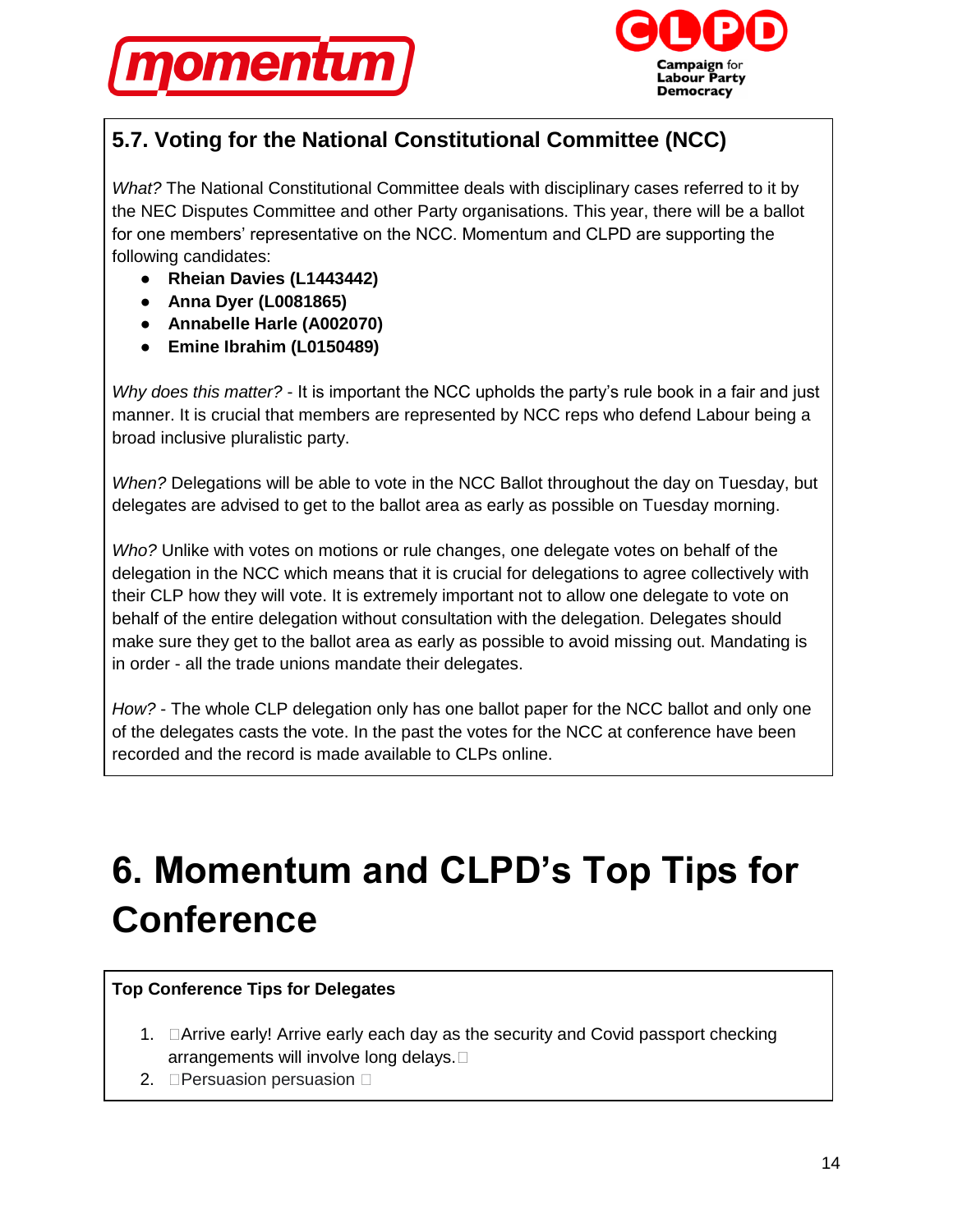



- 3. Keep yourself fully informed with *The Organiser*, CLPD's Yellow Pages, and Momentum's texted and WhatsApped briefings.
- 4.  $\Box$  Always make sure your phone is charged so you can get access to good information;
- 5. $\square$  Make sure you cast votes in all elections at Conference, on all the rule changes and that you are present in the Conference hall for the start of every session in case there are procedural issues raised at the start of the session, including proposals to reference back. Also encourage other delegates to treat these issues of using their vote as a serious matter.
- 6. Make sure to carry your card vote booklet with you on all days of Conference;
- 7. Make sure that you collectively agree how your CLP delegation will vote on the priorities ballot and the NCC elections, and don't let anyone vote on behalf of the CLP without this discussion beforehand;
- 8. Be vocal in support of aims to democratise the party but also respectful and comradely at all times.
- 9. When speaking remember you are attempting to persuade undecided delegates rather than preaching to the converted.  $\square$

# **Glossary**

**Ballot Area** - Place where delegates go to vote in the Priorities Ballot and the NCC Ballot (details in the Delegates Report).

**Card Vote -** Vote where delegates vote with cards representing a proportion of their constituency/trade union membership or representing the whole membership if they are the only.

**Conference Chair** - Person who chairs the Conference, and who is an NEC member. The Conference Chair can decide who can speak, and whether or not some key votes are taken by hand or card (during the 'week' several NEC members take it in turns to chair Conference. **Conference Floor** - Area of Conference hall where the action takes place and where the

delegates and ex-officio delegates sit. Some people have floor passes which allow them access to this area, but have no seat and no role.

**Composited Motions** - Motions which have been joined up (composited) from motions on issues successful in the priorities ballot.

**Compositing Meetings** - Meetings where delegates from CLPs which submitted motions on issues chosen in the priorities ballot are invited to join different motions up (composite) in order to produce one final composited motion (or more than one if necessary - the meeting decides,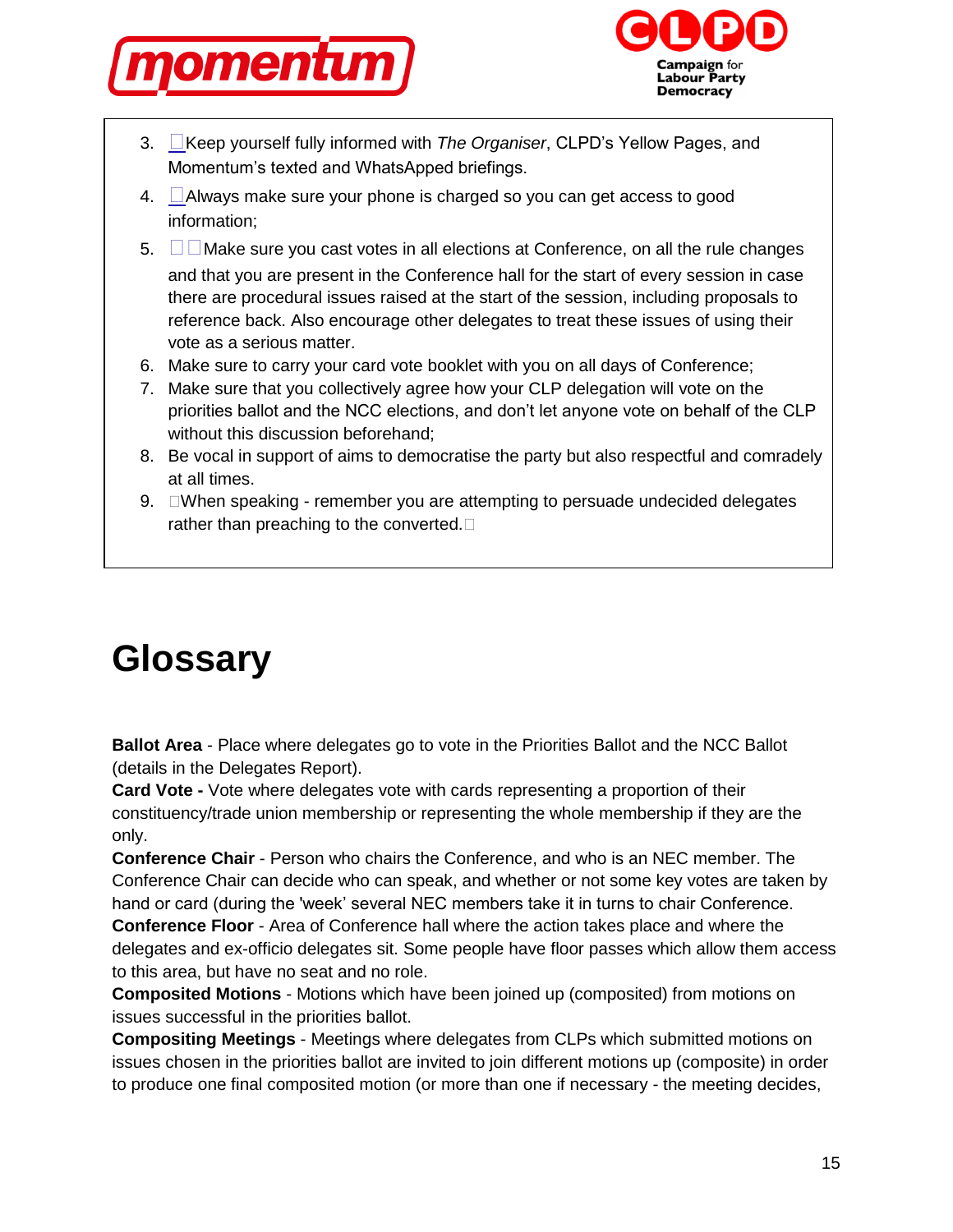



not the chair or the staff.) In the Composting meeting the largest union has the same status as one single CLP.

**Constitutional Amendment** - Change to the Labour Party Rule Book (rule change)

**Emergency Motion** - Motion submitted addressing any matter arising after the deadline for motions (13th September)

**Hand Votes** - Votes decided by a show of hands.

**Membersnet -** Online intranet for Labour Party members where some key Conference documents can be found, including the CAC reports which are made available there every morning of Conference at 7am.

**Priorities Ballot** - A vote taken on Sunday to decide which thematic issues (policy areas) are to be debated at Conference.

**Rule Change** - Change to the Labour Party Rule Book (constitutional amendment) **Reference Back** - An effort by Conference delegates to reject part or all of a given report or decision by the CAC or NPF.

**Regional Briefings** - Events held by the Labour Party in the run-up to Conference to brief delegates

**Regional Inductions -** Inductions where delegates can receive their final packs of papers. **Regional Parties -** Social events for delegates held on Saturday and Sunday afternoons and in the evenings.

**Rostrum** - The area at the front of the Conference hall from where delegates speak to Conference.

**Three Year Rule** - Rule meaning that any constitutional amendment which has been voted on by Conference cannot be submitted again for a further three Conferences.

# **Acronyms**

**ALC - Association of Labour Councillors**, which organisers Labour councillors, and can send six delegates to Conference.

**CAC - Conference Arrangements Committee**, which decides the agenda for Conference and makes key decisions over what rule changes and motions are ruled in and out of order. The CAC is comprised of 5 general seats, 2 CLP seats and 1 disabled members' seat. It is in nearpermanent session while Conference is taking place. The CAC can be visited by delegates who have any issues they wish to pursue. Delegates have the right to seek audience with the whole CAC to put their case - delegates should insist on this right (see the Delegates Report for the location of the CAC). The CAC produces a report each morning outlining the agenda for that day and quite often a verbal report only is given by the CAC Chair first thing in the afternoon. Delegates can challenge this report exactly as if it were a written report.

**CLP -** Constituency Labour Party

**CLPD - Campaign for Labour Party Democracy** - Organisation campaigning for Labour Party democracy, which provides key information and recommendations for delegates at Conference. **EC** - Executive Committee